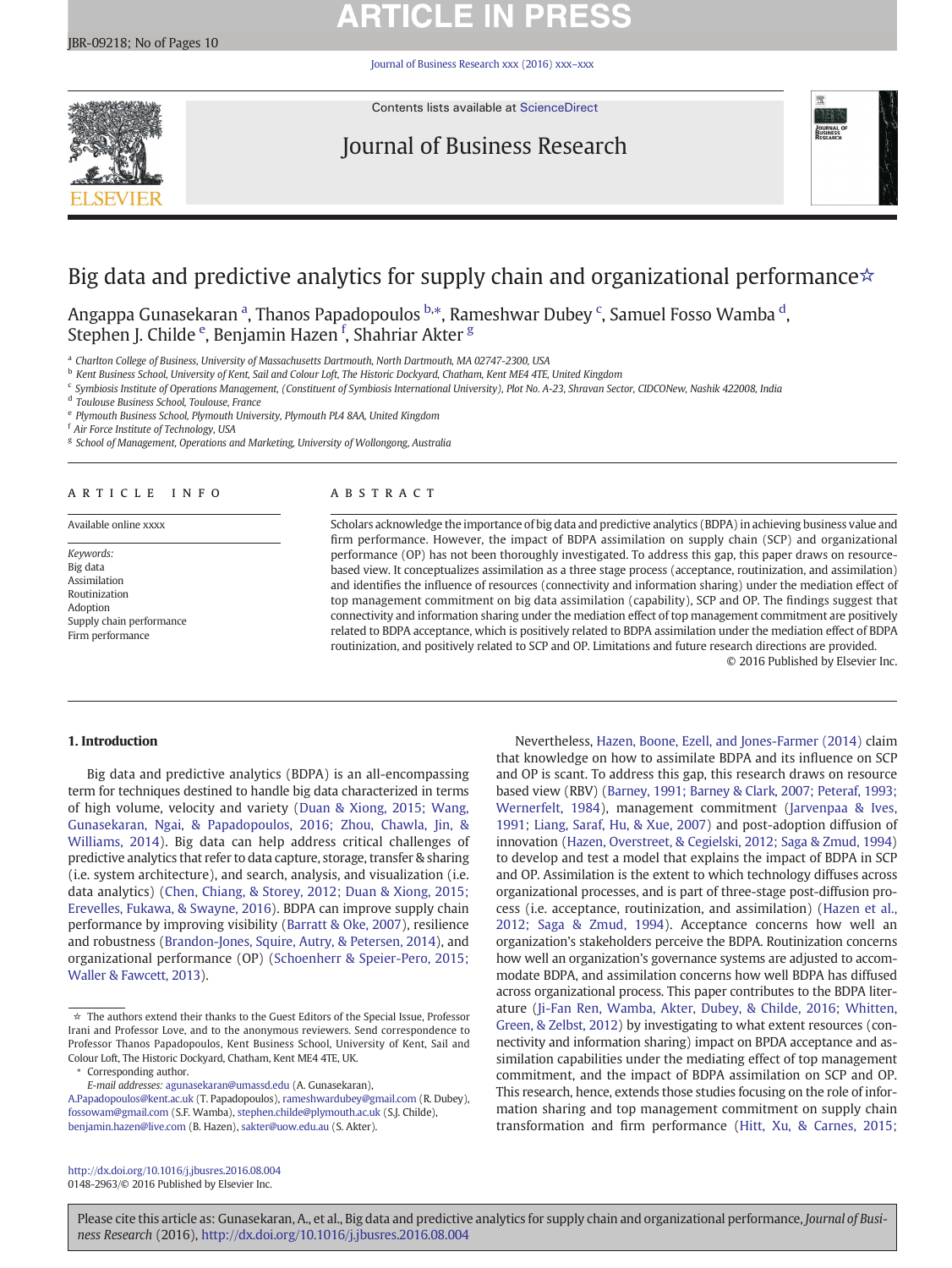<span id="page-1-0"></span>[Prajogo & Olhager, 2012; Waller & Fawcett, 2013; Wu, Yeniyurt, Kim, &](#page-8-0) [Cavusgil, 2006\)](#page-8-0) for the achievement of competitive advantage.

### 2. Theoretical background

### 2.1. Resource-based view

Resource based view argues that organizations achieve competitive advantage by creating bundles of strategic resources and/or capabilities [\(Barney, 1991; Barney, Wright, & Ketchen, 2001; Sirmon, Hitt, Ireland, &](#page-8-0) [Gilbert, 2011](#page-8-0)). Superior firm performance relies on the extent a firm possesses simultaneously valuable (V), rare (R), imperfectly imitable (I) resources which are properly organized (O) ([Amit & Schoemaker,](#page-8-0) [1993; Barney et al., 2001](#page-8-0)). Resources can be 'physical capital', 'human capital', 'technological capital', and 'reputational capital', either 'tangible' (e.g. infrastructure) or 'intangible' (e.g. information or knowledge sharing) ([Größler & Grübner, 2006\)](#page-8-0). When bundled, resources have significant value ([Grant, 1991; Sirmon, Gove, & Hitt, 2008](#page-8-0)). Whereas resources refer to the tangible and intangible assets, capabilities are subsets of a firm's resources which are non-transferable and aim at enhancing the productivity of other resources [\(Makadok,](#page-9-0) [1999\)](#page-9-0). Hence, capabilities are an absolute necessity for an organization [\(Hitt, Ireland, Sirmon, & Trahms, 2011](#page-8-0)) and depend on the environmental conditions in which an organization operates.

However, RBV recognizes that resources cannot provide competitive advantage by themselves. [Sirmon, Hitt, and Ireland \(2007\)](#page-9-0) highlight the role of top managers in capability building, structuring the resource portfolio using the particular processes (acquiring, accumulating, and divesting); other studies investigate the importance of managerial decisions in resource acquisition and deployment ([Grewal & Slotegraaf,](#page-8-0) [2007\)](#page-8-0), and the role of managers in orchestrating resources [\(Chadwick,](#page-8-0) [Super, & Kwon, 2015](#page-8-0)).

However, few studies investigate the effect of the combination of resources and capabilities on performance [\(Brandon-Jones et al., 2014;](#page-8-0) [Ravichandran & Lertwongsatien, 2005; Rungtusanatham, Salvador,](#page-8-0) [Forza, & Choi, 2003\)](#page-8-0). For instance, [Wu et al. \(2006\)](#page-9-0) argue that the utilization of capabilities may help organizations to achieve or sustain competitive advantage.

In this paper RBV is used to conceptualise BDPA assimilation as a capability that impacts on SCP and OP. Resources such as connectivity and information sharing under the mediation effect of top management commitment (TMC) help BDPA assimilation (capability), which impacts on SCP and OP (Fig. 1).

### 2.2. Connectivity and information sharing

Following RBV, resources are bundled together to build capabilities [\(Grant, 1991\)](#page-8-0). Connectivity (C) and information sharing (IS) are resources (Fig. 1) [\(Ji-Fan Ren et al., 2016; Wamba, Akter, Edwards,](#page-9-0) [Chopin, & Gnanzou, 2015\)](#page-9-0). [Premkumar and King \(1994\)](#page-9-0) define IS as organizational capital that focuses on the flow of information. [Hazen](#page-8-0) [et al. \(2014\)](#page-8-0) argue that the utilization of IS depends on quality. However, [Ji-Fan Ren et al. \(2016\)](#page-9-0) postulate that quality, accessibility, accuracy, and relevance of IS rely on effective delivery, depends on IT infrastructure [\(Fawcett, Wallin, Allred, & Magnan, 2009; Sharif & Irani,](#page-8-0) [2006; Irani, 2010; Brandon-Jones et al., 2014\)](#page-8-0). Therefore:

H1. Connectivity is positively related to information sharing.

2.3. Impact of connectivity and information sharing on BDPA acceptance under the mediation effect of top management commitment

Literature underlines the role of top management in knowledge and IS ([Luo & Hassan, 2009](#page-9-0)). [Chatterjee, Grewal, and Sambamurthy \(2002\)](#page-8-0) look into top management beliefs and their influence on opportunities and risks related to the assimilation of Web technologies, whereas [Liang et al. \(2007\)](#page-9-0) investigate the mediating role of TMC in the successful assimilation of ERP. Following an RBV perspective, C and IS are resources that build 'BDPA acceptance' capability.

Scholars [\(Sirmon et al., 2007; Augier & Teece, 2009; Hitt et al., 2015](#page-9-0)) highlight the role of top managers in building capabilities and subsequently helping firms achieve competitive advantage. Management commitment orchestrates resources and creates capabilities [\(Chadwick](#page-8-0) [et al., 2015; Prajogo & Olhager, 2012](#page-8-0)).

Notwithstanding the importance of TMC in the assimilation of technologies, literature is underdeveloped in the case of building BDPA acceptance capability. Scholars suggest that the acceptance of technology (i.e. BDPA) is the first stage of the assimilation process ([Davis, 1989;](#page-8-0) [Venkatesh, Morris, Davis, & Davis, 2003\)](#page-8-0), followed by routinization and assimilation ([Hazen et al., 2012; Saga & Zmud, 1994\)](#page-8-0). Hence, both C and IS impact positively on BDPA acceptance under the mediation effect of TMC. Therefore,



Fig. 1. Proposed model.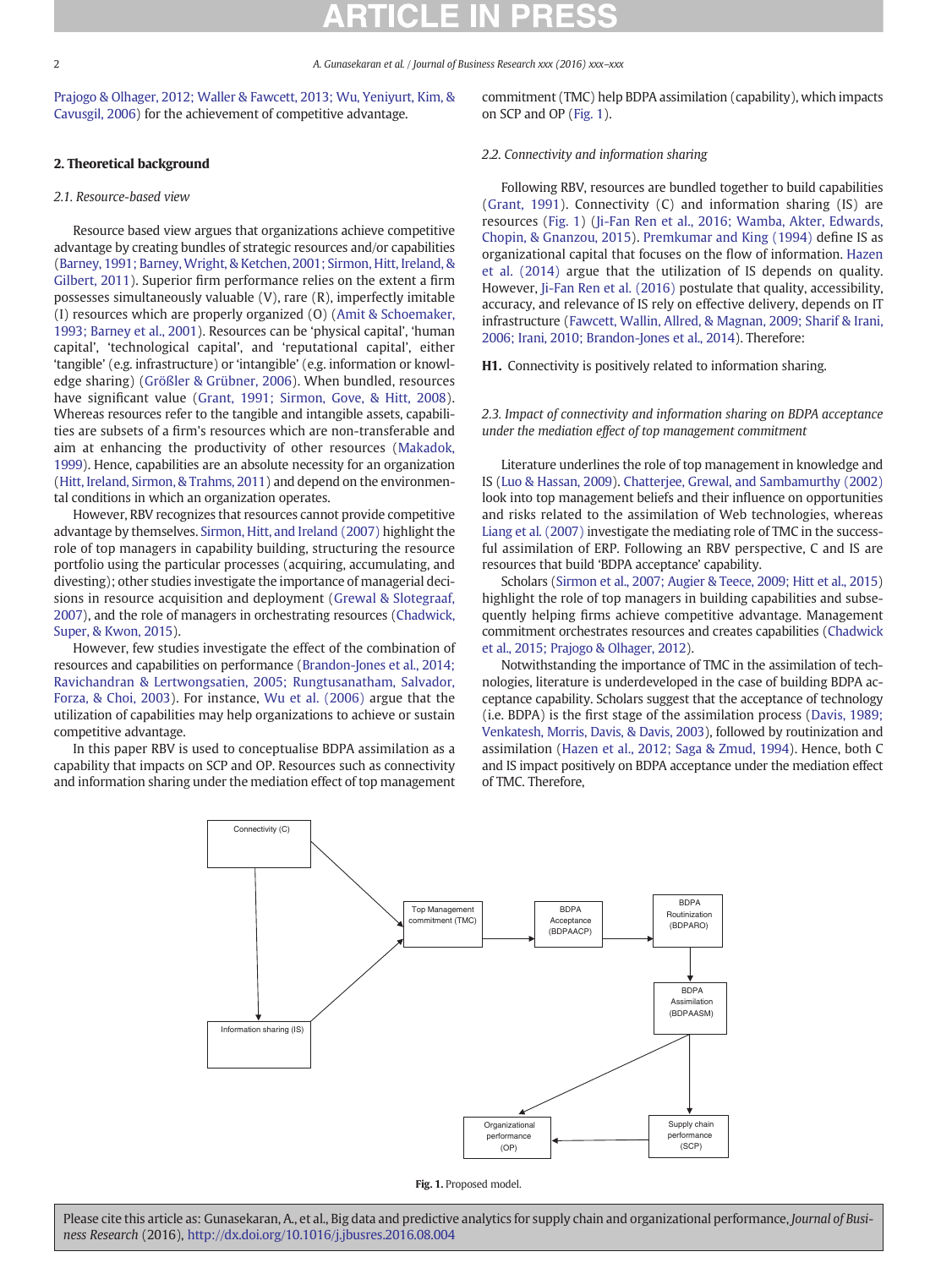# A

### A. Gunasekaran et al. / Journal of Business Research xxx (2016) xxx-xxx 3

#### <span id="page-2-0"></span>Table 1

Construct operationalization.

| Constructs                         | Derived from                                                                 | Measures                                                                                                                                                                                                                                                                                                                                                                                                                                                                                                                                                |
|------------------------------------|------------------------------------------------------------------------------|---------------------------------------------------------------------------------------------------------------------------------------------------------------------------------------------------------------------------------------------------------------------------------------------------------------------------------------------------------------------------------------------------------------------------------------------------------------------------------------------------------------------------------------------------------|
| Connectivity (C)                   | Fawcett et al. (2009); Brandon-Jones et al.<br>(2014); Duan and Xiong (2015) | (i) Current information systems satisfy communications requirements (C1)<br>(ii) Information applications are highly integrated within the firm and supply chain (C2)<br>(iii) Adequate information systems linkages exist with partners in supply chain network (C3)                                                                                                                                                                                                                                                                                   |
| Information sharing (IS)           | Cao and Zhang (2011)                                                         | Our organization exchanges with our partners:                                                                                                                                                                                                                                                                                                                                                                                                                                                                                                           |
| Top management<br>commitment (TMC) | Liang et al. (2007)                                                          | (i) relevant information (IS1)<br>(ii) timely information (IS2)<br>(iii) accurate information (IS3)<br>(iv) complete information (IS4)<br>(v) sensitive information (IS5)<br>Top management:<br>(i) expresses how supply chain partnering will provide significant business benefits to<br>the firm (TMC1)<br>(ii) expresses how supply chain partnering will create a significant competitive arena (TMC2)<br>(iii) articulates vision for supply chain collaboration (TMC3)<br>(iv) formulates strategy for organizational information sharing (TMC4) |
|                                    |                                                                              | (v) establishes the metrics to monitor supply chain success through partnering (TMC5)                                                                                                                                                                                                                                                                                                                                                                                                                                                                   |
| <b>BDPA</b> acceptance             | Hazen et al. (2012)                                                          | (i) The degree to which you believe that embracing BDPA helps you enhance your job performance<br>(ACP1).                                                                                                                                                                                                                                                                                                                                                                                                                                               |
|                                    |                                                                              | (ii) The degree to which you and your colleagues associate with the BDPA systems (ACP2).<br>(iii) The degree to which you believe that an organizational and technical infrastructure exists to<br>support use of the BDPA(ACP3).                                                                                                                                                                                                                                                                                                                       |
| <b>BDPA</b> routinization          | Hazen et al. (2012)                                                          | (i) The degree to which procedures are established for replacement of old systems (RO1).<br>(ii) The degree to which the BDPA process is supported by the normal budgeting (RO2).<br>(iii) There is a dedicated organizational unit for BDPA (RO3).<br>(iv) The degree to which technical support can be obtained according to organizational procedures<br>$(RO4)$ .<br>(v) The degree to which organization is able to hire and retain qualified people (RO5).                                                                                        |
|                                    |                                                                              | (vi) The degree to which an organization offers opportunities for initial and/or recurring training<br>regarding the BDPA (RO6).                                                                                                                                                                                                                                                                                                                                                                                                                        |
|                                    |                                                                              | (vii) The degree to which persons familiar with BDPA background have been promoted to higher<br>positions of greater authority such that they can support BDPA initiatives (RO7).                                                                                                                                                                                                                                                                                                                                                                       |
| <b>BDPA</b> assimilation           | Liang et al. (2007); Hazen et al. (2012)                                     | (i) Volume: the extent to which your organization has used BDPA as an important tool in every<br>department (%) (ASM1).                                                                                                                                                                                                                                                                                                                                                                                                                                 |
|                                    |                                                                              | (ii) Diversity: number of functional areas that are using BDPA for decision making in your organi-<br>zation (ASM2).<br>(iii) Depth: For each functional area in your firm (as indicated by you), identify the level at which                                                                                                                                                                                                                                                                                                                           |
|                                    |                                                                              | the BDPA is used:<br>(a) Operation                                                                                                                                                                                                                                                                                                                                                                                                                                                                                                                      |
|                                    |                                                                              | (b) Management<br>(c) Decision making (ASM3).                                                                                                                                                                                                                                                                                                                                                                                                                                                                                                           |
| Supply chain<br>performance (SCP)  | Whitten et al. (2012)                                                        | (i) This organization has full visibility of our supply chain<br>(ii) This organization appropriately manages supply chain risk<br>(iii) This organization's primary supply chain has the ability to minimize total product cost to final                                                                                                                                                                                                                                                                                                               |
|                                    |                                                                              | customers.<br>(iv) This organization's primary supply chain has the ability to deliver product precisely on-time                                                                                                                                                                                                                                                                                                                                                                                                                                        |
|                                    |                                                                              | delivery to final customers.<br>(v) This organization's primary supply chain has the ability to deliver zero-defect products to final<br>customers.                                                                                                                                                                                                                                                                                                                                                                                                     |
|                                    |                                                                              | (vi) This organization's primary supply chain has the ability to minimize all types of waste<br>throughout the supply chain.                                                                                                                                                                                                                                                                                                                                                                                                                            |
|                                    |                                                                              | (vii) This organization's primary supply chain has the ability to deliver right-sized lot sizes and<br>shipping case sizes to final customers.                                                                                                                                                                                                                                                                                                                                                                                                          |
|                                    |                                                                              | (viii) This organization's primary supply chain has the ability to eliminate late, damaged and incom-<br>plete orders to final customers.                                                                                                                                                                                                                                                                                                                                                                                                               |
|                                    |                                                                              | (ix) This organization has the ability to minimize channel safety stock throughout the supply chain.<br>(x) This organization's primary supply chain has the ability to deliver value-added services to final<br>customers.                                                                                                                                                                                                                                                                                                                             |
|                                    |                                                                              | (xi) This organizations supply chain has the ability to respond faster than competitors to changing<br>environments.                                                                                                                                                                                                                                                                                                                                                                                                                                    |
| Organizational<br>performance (OP) | Whitten et al. (2012)                                                        | (i) Average return on investment.<br>(ii) Average profit.<br>(iii) Average return on sales.<br>(iv) Average market share growth.                                                                                                                                                                                                                                                                                                                                                                                                                        |
|                                    |                                                                              | (v) Average sales volume growth.<br>(vi) Average sales (in dollars) growth.                                                                                                                                                                                                                                                                                                                                                                                                                                                                             |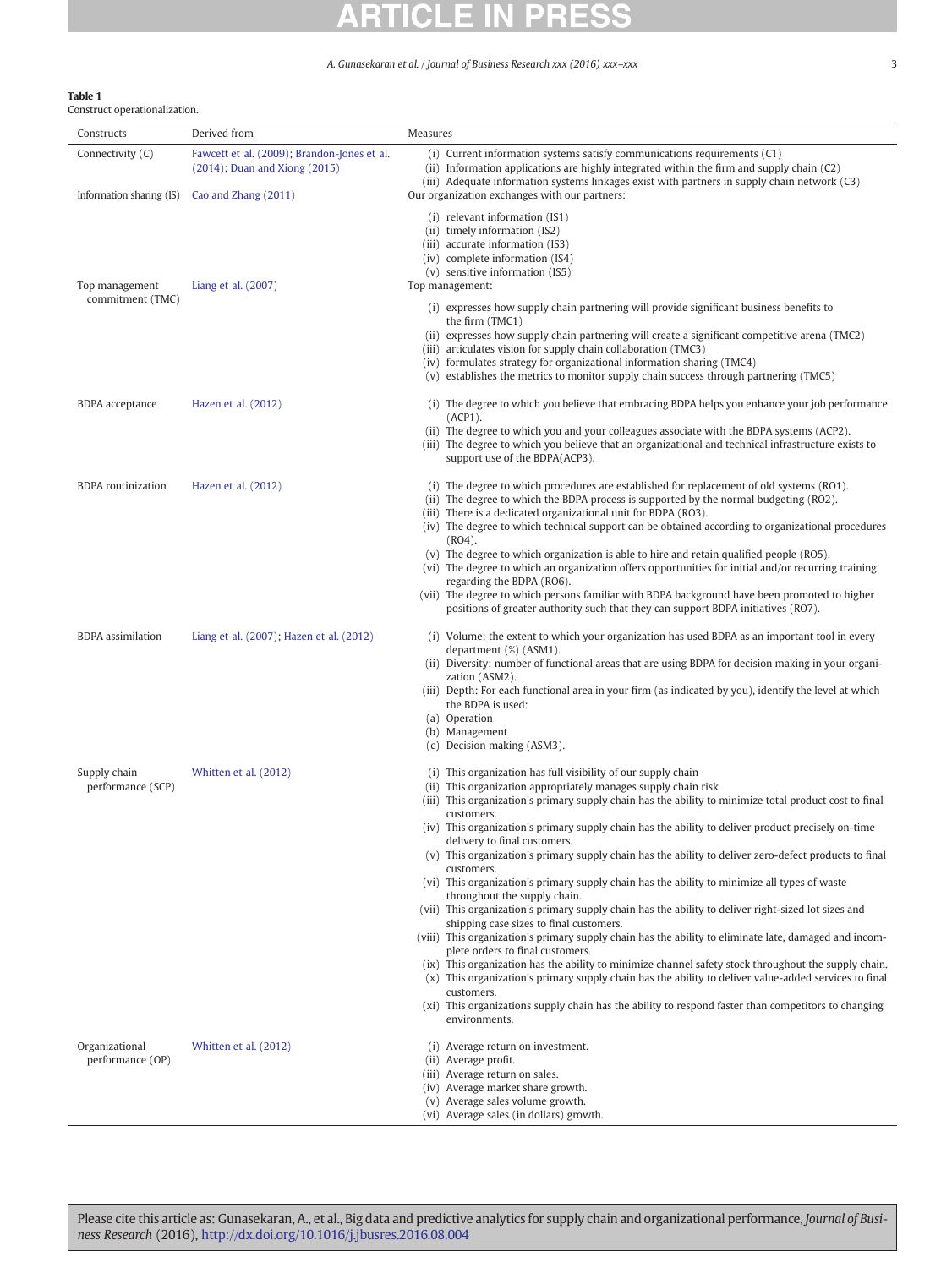Table 3

Convergent validity test.

<span id="page-3-0"></span>Table 2 Descriptive statistics of sample frame.

| Title                  | Number | Percentage |
|------------------------|--------|------------|
| Annual sales revenue   |        |            |
| Under USD 10 million   | 15     | 7.32       |
| USD 10-USD 25 million  | 20     | 9.76       |
| USD 26-USD 50 million  | 30     | 14.63      |
| USD 76-USD100 million  | 52     | 25.37      |
| USD 101-USD250 million | 18     | 8.78       |
| USD 251-USD500 million | 17     | 8.29       |
| Over 251 million       | 53     | 25.85      |
| Number of employees    |        |            |
| $0 - 50$               | 6      | 2.93       |
| $51 - 100$             | 10     | 4.88       |
| $101 - 200$            | 19     | 9.27       |
| $201 - 500$            | 11     | 5.37       |
| 501-1000               | 102    | 49.76      |
| $1001 +$               | 57     | 27.80      |
| Industry               |        |            |
| Manufacturing          | 78     | 38.05      |
| Consulting             | 39     | 19.02      |
| E-commerce             | 13     | 6.34       |
| Technology company     | 75     | 36.59      |

H2. Connectivity under the mediation effect of top management commitment is positively related to BDPA acceptance.

H3. Information sharing under the mediation effect of top management commitment is positively related to BDPA acceptance.

#### 2.4. BDPA acceptance, BDPA routinization and BDPA assimilation

[Zmud & Apple \(1992, p.149\)](#page-9-0) define routinization as "the permanent adjustment of an organization's governance system to account for the incorporation of a technology". [Hazen et al. \(2012\),](#page-8-0) based on [Saga and](#page-9-0) [Zmud \(1994\)](#page-9-0), argue that routinization is the second stage of a threefold process (i.e. acceptance, routinization, and assimilation). To obtain the anticipated benefits, organizations need to accept, routinize, and assimilate technologies [\(Hazen et al., 2012\)](#page-8-0). From an RBV perspective, an organization needs to develop BDPA acceptance and assimilation capabilities through the mediating construct of BDPA routinization. Therefore,

H4. BDPA acceptance is positively related to BDPA assimilation under the mediation effect of BDPA routinization.

2.5. BDPA assimilation, supply chain performance, and organizational performance

Scholars highlight the importance of BDPA for transforming supply chains ([Chae, 2015; Hazen et al., 2014; Waller & Fawcett, 2013](#page-8-0)). [Schoenherr and Speier-Pero \(2015\)](#page-9-0) note that BDPA can assist in reducing supply chain costs and achieving efficiency, responding faster to changing environment, providing more power in supplier relationships with suppliers and enhancing sales and operations planning capabilities. [Ji-Fan Ren et al. \(2016\)](#page-9-0) acknowledge the positive impact of the use of big data analytics on firm performance.

From an RBV perspective, literature highlights the positive impact of supply chain integration capabilities – firm-specific and hard-to-copy across organizations – through the use of IT on firm performance (e.g. [Rai, Patnayakuni, & Seth, 2006; Wu et al., 2006](#page-9-0)). [Liu, Ke, Wei, and Hua](#page-9-0) [\(2013\)](#page-9-0) look into the effect of IT capabilities on firm performance through absorptive capacity and supply chain agility, whereas [Jin,](#page-9-0) [Vonderembse, Ragu-Nathan, and Smith \(2014\)](#page-9-0) claim that IT-enabled sharing capabilities impact on competitive performance. Literature does not, however, look into post-diffusion of BDPA and in particular

| Scale (Cronbach's alpha)    | Indicators       | Standard<br>loading | Variance | Error | <b>SCR</b> | AVE       |
|-----------------------------|------------------|---------------------|----------|-------|------------|-----------|
| BDPA assimilation (0.63)    | ASM1             | 0.71                | 0.50     | 0.50  | 0.78       | 0.54      |
|                             | ASM <sub>2</sub> | 0.66                | 0.43     | 0.57  |            |           |
|                             | ASM3             | 0.83                | 0.69     | 0.31  |            |           |
| BDPA acceptance (0.713)     | ACP1             | 0.98                | 0.95     | 0.05  |            | 0.94 0.85 |
|                             | ACP <sub>2</sub> | 0.93                | 0.86     | 0.14  |            |           |
|                             | ACP3             | 0.85                | 0.72     | 0.28  |            |           |
| BDPA routinization (0.948)  | RO <sub>1</sub>  | 0.87                | 0.76     | 0.24  | 0.93       | 0.67      |
|                             | RO <sub>2</sub>  | 0.80                | 0.63     | 0.37  |            |           |
|                             | RO <sub>3</sub>  | 0.80                | 0.65     | 0.35  |            |           |
|                             | RO4              | 0.80                | 0.64     | 0.36  |            |           |
|                             | RO <sub>5</sub>  | 0.77                | 0.59     | 0.41  |            |           |
|                             | RO <sub>6</sub>  | 0.84                | 0.71     | 0.29  |            |           |
|                             | RO7              | 0.85                | 0.73     | 0.27  |            |           |
| Top management              | TMC1             | 0.95                | 0.91     | 0.09  | 0.98       | 0.90      |
| commitment (0.971)          | TMC <sub>2</sub> | 0.95                | 0.90     | 0.10  |            |           |
|                             | TMC3             | 0.98                | 0.96     | 0.04  |            |           |
|                             | TMC4             | 0.94                | 0.89     | 0.11  |            |           |
|                             | TMC5             | 0.93                | 0.86     | 0.14  |            |           |
| Information sharing (0.937) | IS <sub>1</sub>  | 0.72                | 0.52     | 0.48  | 0.87       | 0.58      |
|                             | IS <sub>2</sub>  | 0.72                | 0.51     | 0.49  |            |           |
|                             | IS3              | 0.87                | 0.76     | 0.24  |            |           |
|                             | IS4              | 0.65                | 0.43     | 0.57  |            |           |
|                             | IS <sub>5</sub>  | 0.82                | 0.68     | 0.32  |            |           |
| Connectivity (0.967)        | C1               | 0.84                | 0.71     | 0.29  | 0.87       | 0.68      |
|                             | C <sub>2</sub>   | 0.84                | 0.71     | 0.29  |            |           |
|                             | C <sub>3</sub>   | 0.79                | 0.63     | 0.37  |            |           |
| Supply chain performance    | SCP <sub>1</sub> | 0.89                | 0.79     | 0.21  | 0.98       | 0.85      |
| (0.881)                     | SCP <sub>2</sub> | 0.94                | 0.89     | 0.11  |            |           |
|                             | SCP3             | 0.90                | 0.80     | 0.20  |            |           |
|                             | SCP4             | 0.92                | 0.85     | 0.15  |            |           |
|                             | SCP <sub>5</sub> | 0.87                | 0.76     | 0.24  |            |           |
|                             | SCP <sub>6</sub> | 0.89                | 0.78     | 0.22  |            |           |
|                             | SCP7             | 0.77                | 0.60     | 0.40  |            |           |
|                             | SCP8             | 0.99                | 0.98     | 0.02  |            |           |
|                             | SCP <sub>9</sub> | 0.99                | 0.99     | 0.01  |            |           |
|                             | SCP10            | 0.99                | 0.97     | 0.03  |            |           |
|                             | SCP11            | 0.97                | 0.95     | 0.05  |            |           |
| Organizational performance  | OP <sub>1</sub>  | 0.98                | 0.95     | 0.05  | 0.93       | 0.68      |
| (0.74)                      | OP <sub>2</sub>  | 0.93                | 0.86     | 0.14  |            |           |
|                             | OP3              | 0.70                | 0.49     | 0.51  |            |           |
|                             | OP4              | 0.73                | 0.53     | 0.47  |            |           |
|                             | OP <sub>5</sub>  | 0.72                | 0.52     | 0.48  |            |           |
|                             | OP <sub>6</sub>  | 0.85                | 0.71     | 0.29  |            |           |

the impact of developing BDPA capabilities and their impact on SCP and OP. Therefore,

H5. BDPA assimilation is positively related to a firm's supply chain performance.

H6. BDPA assimilation is positively related to organizational performance.

2.6. Impact of supply chain performance on organizational performance

[Choudhury, Tiwari, and Mukhopadhyay \(2004\)](#page-8-0) note that a firm's SCP can positively impact market performance by enhancing market

| <b>Table 4</b>              |  |
|-----------------------------|--|
| Discriminant validity test. |  |

|                                                                                               | <b>RO</b>                                                          | TMC                                                        | IS                                                    | ACP                                     | C                                  | ASM                     | SCP          | <b>OP</b> |
|-----------------------------------------------------------------------------------------------|--------------------------------------------------------------------|------------------------------------------------------------|-------------------------------------------------------|-----------------------------------------|------------------------------------|-------------------------|--------------|-----------|
| <sub>RO</sub><br><b>TMC</b><br>IS<br><b>ACP</b><br>C<br><b>ASM</b><br><b>SCP</b><br><b>OP</b> | 0.82<br>0.57<br>0.08<br>0.50<br>0.42<br>0.27<br>$-0.13$<br>$-0.08$ | 0.95<br>0.23<br>0.13<br>0.25<br>0.23<br>$-0.10$<br>$-0.26$ | 0.76<br>$-0.05$<br>0.12<br>0.06<br>$-0.04$<br>$-0.10$ | 0.92<br>0.54<br>0.08<br>$-0.10$<br>0.09 | 0.83<br>0.04<br>$-0.13$<br>$-0.03$ | 0.74<br>0.06<br>$-0.12$ | 0.82<br>0.13 | 0.82      |
|                                                                                               |                                                                    |                                                            |                                                       |                                         |                                    |                         |              |           |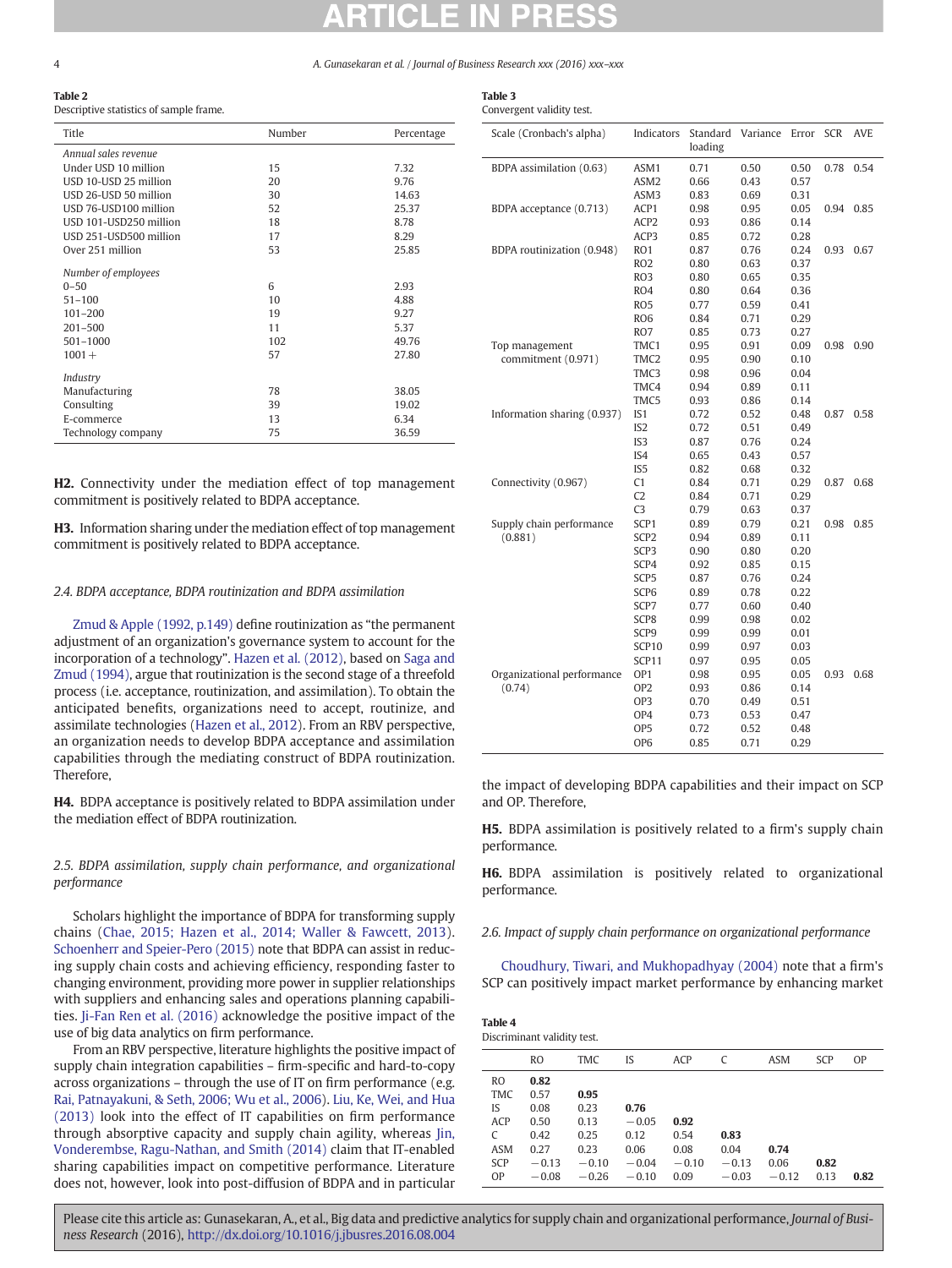<span id="page-4-0"></span>

| Table 5 |  |
|---------|--|
|---------|--|

Mediating regression results for top management commitment and BDPA routinization.

| Hypothesis     | Beta coefficient for Path<br>A (SEa) | Beta coefficient for Path B<br>(SEb) | Beta coefficient for Path C<br>(total effect) | Beta coefficient for Path D<br>(controlling for the mediator) | Mediation         | Sobel <i>p</i> value |
|----------------|--------------------------------------|--------------------------------------|-----------------------------------------------|---------------------------------------------------------------|-------------------|----------------------|
| H <sub>2</sub> | 0.625(0.053)                         | 0.201(0.043)                         | 0.243                                         | 0.198                                                         | Partial mediation | 0.00                 |
| H <sub>3</sub> | 0.762(0.073)                         | 0.201(0.043)                         | 0.3                                           | 0.296                                                         | Partial mediation | 0.00                 |
| H <sub>4</sub> | 0.868(0.067)                         | 0.238(0.076)                         | 0.08                                          | 0.08                                                          | Partial mediation | 0.002                |

share and financial performance by reducing supply chain cost. [Chen](#page-8-0) [and Paulraj \(2004\)](#page-8-0) propose 'supply chain cost' and 'delivery of quality products and services in precise quantities and precise times' as measures of supply chain performance. [Li, Ragu-Nathan, Ragu-Nathan,](#page-9-0) [and Rao \(2006\)](#page-9-0) argue that supply chain practices (including level and quality of information sharing) can lead to improved OP. [Green,](#page-8-0) [Whitten, and Inman \(2008\)](#page-8-0) note that supply chain productivity positively impacts on OP whereas in a later study, [Whitten et al.](#page-9-0) [\(2012\)](#page-9-0) note that SCP is positively linked to OP. Therefore,

H7. Supply chain performance is positively related to organizational performance.

#### 2.7. Statistical controls

Two control variables are included. These variables are 'organization size' (measured by total number of employees) and 'revenue generated by the organization in a financial year' ([Liang et al., 2007](#page-9-0)).

### 3. Research methods

#### 3.1. Instrument development

This study uses a survey-based approach. Appropriate scales from the literature were used to design the instrument. They were measured on a five-point Likert scale with anchors ranging from strongly disagree (1) to strongly agree (5) [\(Chen & Paulraj, 2004\)](#page-8-0). The survey was pretested in two stages. Firstly, six experienced researchers critiqued the questionnaire for ambiguity, clarity, and appropriateness of the measures used to operationalize each construct [\(DeVellis, 2012\)](#page-8-0). They also assessed the extent to which the measures sufficiently addressed the subject area [\(Dillman, 1978](#page-8-0)), leading to a further modification based on their feedback. Secondly, the questionnaire was emailed to 45 supply chain consultants and managers who are members of American Production and Inventory Control Society (APICS) and are working with major organizations engaged in consulting, and manufacturing. They were asked to review the survey instrument for structure, readability, ambiguity and completeness and their comments were included in the final survey instrument. All of the exogenous constructs in the model are operationalized as reflective. The dependent constructs (SCP and OP), were operationalized as formative constructs. ([Table 1](#page-2-0)).

### 3.2. Data collection

This study uses a cross-sectional e-mail survey of a sample of manufacturing companies, consulting companies, e-commerce companies and technology companies located in three major cities in India (Hyderabad, Bangalore, & Pune). The initial sample consisted of 315 firms derived from databases provided by Dun & Bradstreet. The response rate was improved by following a modified version of [Dillman's \(2011\)](#page-8-0) total design test method. The survey questionnaires were sent to key informants who are functional heads associated with SCM (logistics/transportation, operations management, and purchasing/procurement). Each survey included a cover letter, and was





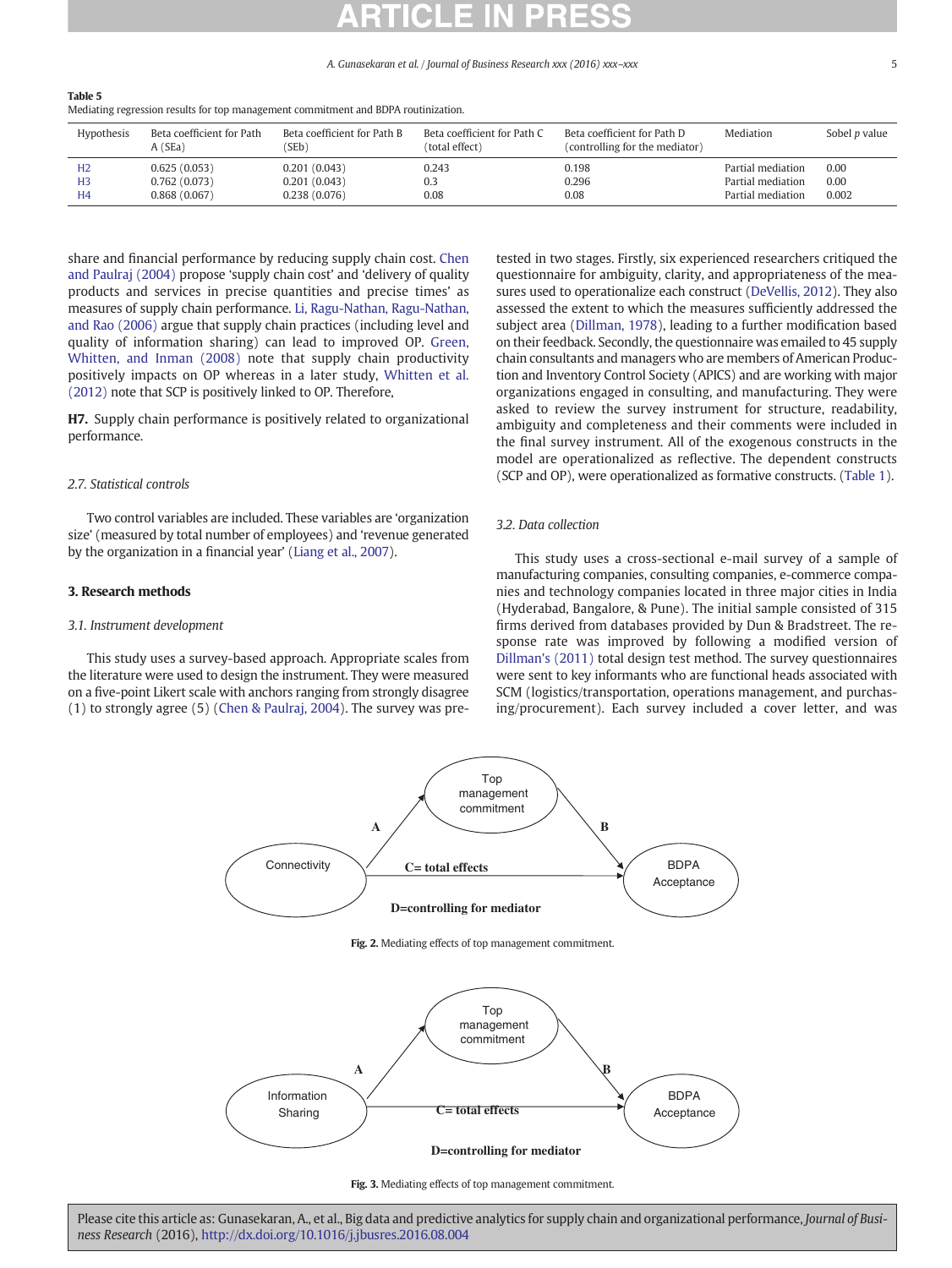

Fig. 4. Mediating effects of BDPA routinization.

followed up with phone calls. This design is suitable for research in the light of India's unique social and cultural context where business activities are largely based on personal relationships instead of incentive mechanisms ([Baruch & Holtom, 2008](#page-8-0)). Personal relationships and support from apex organizations that is, CII (Confederation of Indian Industries) and FICCI (Federation of Indian Chambers of Commerce and Industry) improved the response rate. 205 complete and usable responses were received, resulting in an effective response rate of 65.08%. The respondents' (firm-level) demographic information is presented in [Table 2](#page-3-0).

#### 3.3. Nonresponse bias

A comparison of early waves (respondents who have returned their response within first three weeks), late respondents (respondents who have returned their response in the fourth week or later), and nonrespondents (a subsample of 20 respondents was selected at random from the initial contact list) took place ([Armstrong & Overton, 1977;](#page-8-0) [Chen & Paulraj, 2004; Lambert & Harrington, 1990](#page-8-0)). Student's t-tests were performed on early and late waves on all variables and no significant difference between respondents and non-respondents was found. Demographic characteristics such as age, education, and employment status were fairly standard, and hence no further elaboration is necessary ([Dickerson & Gentry, 1983\)](#page-8-0).

#### 4. Data analysis and results

The residual plots by predicted value, rankits plot of residuals and statistics of skewness and kurtosis were conducted [\(Curran, West, &](#page-8-0) [Finch, 1996](#page-8-0)). The maximum absolute values of skewness and kurtosis of the measures in the remaining dataset were 1.67 and 2.37 respectively ([Appendix 1\)](#page-6-0). The reported values are well within limits (univariate skewness  $<$  2, kurtosis  $<$  7) ([Curran et al., 1996](#page-8-0)). Therefore neither the plots nor the statistics indicated any significant deviances from the standard values.

#### 4.1. Measurement validation

This study uses a three-stage improvement cycle to develop measures that satisfied all the requirements of reliability, validity and uni-dimensionality ([Chen & Paulraj, 2004](#page-8-0)). Both Cronbach's alpha and scale composite reliability (SCR) [\(Fornell & Larcker, 1981](#page-8-0)) were used [\(Henseler, Ringle, & Sinkovics, 2009; Revelle & Zinbarg, 2009\)](#page-8-0). Apart from a few constructs, no significant difference between two measures was observed.

Commonly used method ([Fornell & Larcker, 1981\)](#page-8-0) was used to calculate convergent and discriminant validity. Items load on the intended constructs with standardized loadings  $>0.5$  or higher, and ideally 0.7 or higher, the  $SCR > 0.7$  and the average variance extracted  $(AVE) > 0.5$  ([Hair, Black, Babin, Anderson, & Tatham, 2006\)](#page-8-0) [\(Table 3](#page-3-0)), and hence convergent validity exists. [Fawcett et al. \(2014\)](#page-8-0) note that for discriminant validity all the items should have higher loadings on their assigned constructs than any other constructs. Furthermore, the mean shared variance should be below 0.50. Alternatively, the square root of the AVE for each construct should be greater than any correlation estimate ([Table 4](#page-3-0)). Discriminant validity has been therefore observed.

Various measurement tests ([Bentler, 1990; Bentler & Bonett, 1980;](#page-8-0) [Hu & Bentler, 1999](#page-8-0)) tested the unidimensionality the overall fit of the model. Based on several fit indices ( $\alpha^2$ /degrees of freedom = 1.68; goodness of fit  $[GF] = 0.97$ ; adjusted goodness of fit  $[AGFI] = 0.95$ ; Bentler and Bonett's normed fit index [NFI]=0.98; Bentler and Bonett's non-normed fit index  $[NNF] = 0.97$ ; Bentler comparative fit index  $[CH] = 0.99$ ; and root mean square error of approximation  $[RMSEA] =$ 0.08), the constructs show unidimensionality.

#### 4.2. Common method bias

Harmon one-factor test on the eight conceptually crucial variables was conducted ([Podsakoff & Organ, 1986; Fuller, Simmering, Atinc,](#page-9-0) [Atinc, & Babin, 2015\)](#page-9-0). The results show that the eight factors are present and the most covariance explained by one factor is 22.25% ([Appendix 2\)](#page-7-0). Therefore, common method bias is not likely to affect the results.

### 4.3. Hypothesis testing

Multiple regression analysis with mediation tests was used to test the hypotheses due to the complexity of the model and available data points ([Eckstein, Goellner, Blome, & Henke, 2015](#page-8-0)). All variables are mean-centred to reduce the risk of multicollinearity of the interaction terms ([Brandon-Jones et al., 2014](#page-8-0)). Multicollinearity tests were conducted by calculating variance inflation factors (VIF) for each regression coefficient. The VIF values ranged from 1.000 to 4.913, significantly below recommended threshold value of 10 [\(Hair et al., 2006\)](#page-8-0).

Hypotheses' testing [\(H1, H5, H6 & H7](#page-1-0)) took place by using regression analysis. [H1](#page-1-0) (i.e. C → IS) was supported ( $\beta$  = 0.88; t = 28.183; p = 0.00) for the prediction that connectivity (C) is positively associated with information sharing (IS) and the size of the organization did not have a significant effect on the model. [H5](#page-3-0) (BDPA  $\rightarrow$  SCP) was supported, since BDPA assimilation is positively associated to supply chain performance ( $\beta = 0.45$ ;  $t = 14.13$ ;  $p = 0.00$ ). [H6](#page-3-0) (BDPA  $\rightarrow$  OP) was supported since BDPA assimilation is positively associated to organizational performance ( $\beta = 0.17$ ;  $t = 2.48$ ;  $p = 0.01$ ). Additionally, [H7](#page-4-0) (SCP  $\rightarrow$  OP) was supported. SCP is positively associated to OP ( $\beta$  = 0.21;  $t = 4.7$ ;  $p = 0.00$ ).

[H2, H3 and H4](#page-3-0) were tested using hierarchical mediation regression analyses ([Baron & Kenny, 1986\)](#page-8-0) [\(Table 5\)](#page-4-0). [Figs. 2, 3, and 4](#page-4-0) illustrate the results.

[H2](#page-3-0) regression test was performed with C as independent variable and TMC as dependent variable (path A). C has significant influence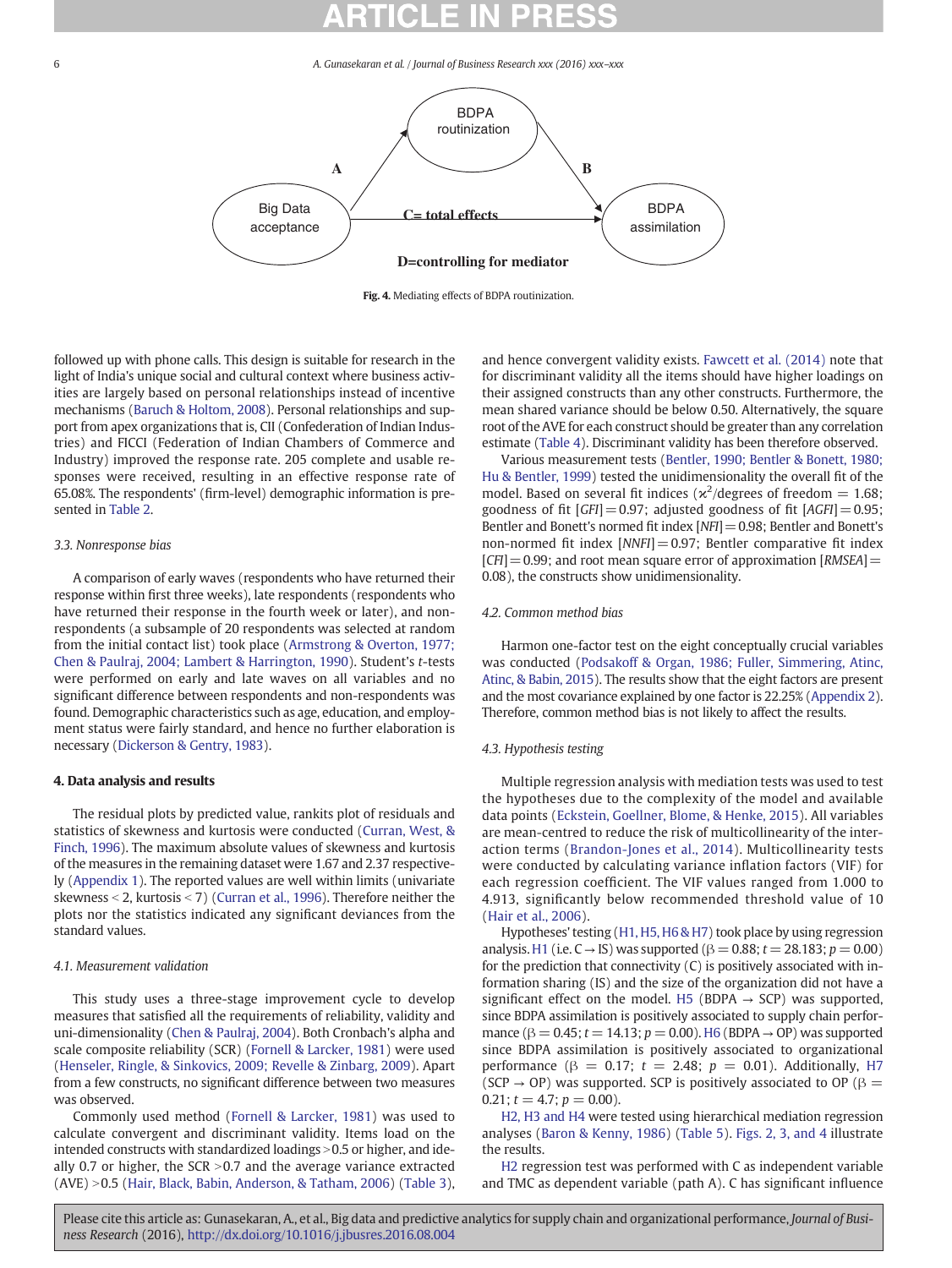<span id="page-6-0"></span>on TMC ( $\beta = 0.625$ ;  $p < 0.001$ ). The next step was BDPA acceptance on TMC path (path C), which showed significant influence on big data acceptance ( $\beta = 0.243$ ;  $p < 0.001$ ). The third regression was BDPA acceptance on C and TMC (paths B and D). Path D is the direct of C on BDPA acceptance ( $\beta = 0.198$ ;  $p < 0.001$ ). The significance of mediating was tested using Sobel test ([Sobel, 1982\)](#page-9-0). The results showed that in case of BDPA acceptance partial mediation effect exist since paths A, B and D are all significant.

[H3](#page-3-0) regression test was performed with IS as independent variable and TMC as dependent variable (path A). IS has significant influence on TMC ( $\beta = 0.762$ ;  $p < 0.001$ ). The next step was IS acceptance on TMC path (path C), which showed significant influence on big data acceptance ( $\beta = 0.3$ ;  $p < 0.001$ ). The third regression was BDPA acceptance on information sharing and top management commitment (paths B and D). Thereby, path D is the direct of IS on BDPA acceptance  $(\beta = 0.296; p < 0.001)$ . We further tested the significance of mediating using Sobel test ([Sobel, 1982\)](#page-9-0). We found that in case of BDPA acceptance partial mediation effect exist since paths A, B and D are all significant.

[H4](#page-3-0) regression test was performed with BDPA acceptance as independent variable and BDPA routinization as dependent variable (path A). The BDPA acceptance has significant influence on BDPA routinization ( $\beta = 0.868$ ;  $p < 0.001$ ). The next step was BDPA acceptance on BDPA routinization path (path C), which showed significant influence on big data assimilation ( $\beta = 0.08$ ;  $p < 0.002$ ). The third regression was BDPA assimilation on BDPA acceptance and BDPA routinization (paths B and D). Path D is the direct of BDPA acceptance on BDPA assimilation ( $\beta = 0.08$ ;  $p < 0.002$ ). Furthermore, the significance of mediating was tested [\(Sobel, 1982](#page-9-0)). In case of BDPA assimilation partial mediation effect exist since paths A, B and D are all significant.

#### 5. Discussion

#### 5.1. Theoretical implications

This paper moves beyond adoption stage to post-diffusion. It conceptualizes BDPA assimilation as a threefold process involving acceptance, routinization, and assimilation ([Hazen et al., 2014; Saga &](#page-8-0) [Zmud, 1994\)](#page-8-0). Furthermore, it considers the impact of resources (connectivity and information sharing) and capabilities (big data assimilation capability) on SCP and OP. The analytical distinction between BDPA acceptance and BDPA assimilation helps refine the argument that C and IS are likely to be mediated by TMC to achieve BDPA acceptance which is the first step to assimilation.

This study argues that RBV is relevant for understanding BDPA assimilation as a capability that is dependent on bundling C and IS (resources), and impacts positively on SCP and OP and subsequently to the achievement of competitive advantage at a firm and supply chain level ([Barney, 2014\)](#page-8-0). The role of RBV in explaining BDPA is discussed within the operations and supply chain management literature ([Ji-Fan Ren et al., 2016](#page-9-0)) but not in relation to SCP and OP; a study by [Whitten et al. \(2012\)](#page-9-0) claims that SCP is positively associated with market and financial performance. This research addresses

#### Appendix 1. Descriptive statistics

this gap and argues that BDPA assimilation is positively associated to OP, thereby extending studies focusing on the role of IT, information sharing, and supply chain integration and transformation on supply chain and firm performance ([Prajogo & Olhager, 2012;](#page-9-0) [Waller & Fawcett, 2013; Wu et al., 2006](#page-9-0)). This research conforms to [Schoenherr and Speier-Pero \(2015\)](#page-9-0) who have noted that BDPA offers significant benefits in terms of improvement in supply chain costs and efficiencies, responding faster to changing environment, providing greater power in relationships with suppliers, and enhancing sales and operations planning capabilities.

Finally, this research draws on the literature that highlights the role of top management in building capabilities through the orchestration of resources [\(Chadwick et al., 2015\)](#page-8-0), thereby assisting firms to achieve competitive advantage ([Hitt et al., 2015; Sirmon et al.,](#page-8-0) [2007](#page-8-0)).

#### 5.2. Managerial implications

The mediating role of TMC between resources and BDPA acceptance highlights that concrete meta-structuring actions by the top management play a significant role in assimilating BDPA in organizations. Top management needs to be able not only to acquire resources (C and IS) but to commit to this process by orchestrating and investing on resource bundling, in order to build BDPA assimilation capability and achieve high SCP and OP. Furthermore, the finding that BDPA assimilation capabilities enhance SCP and OP means that top managers need to be able to acquire (through for instance external acquisition) resources and create appropriate BDPA capabilities to achieve higher SCP and OP.

#### 5.3. Limitations and future research

Notwithstanding the substantial insights of this study for researchers and practitioners, limitations and future research directions need to be outlined. One limitation is the focus of the study on data connectivity and information sharing as the resources that refer to system architecture. The impact of data analytics on BDPA could be explored in future research to significantly improve the explanatory power of the current model. Another potential limitation is the investigation of the role of BDPA assimilation as a capability that impacts on SCP and OP. TMC may need to be further explored through investigating the role of institutional pressures on top managers and their commitment towards developing a firm's BDPA assimilation capabilities. In such an attempt, institutional theory [\(Bhakoo & Choi, 2013; DiMaggio &](#page-8-0) [Powell, 1983; Kauppi, 2013](#page-8-0)) may be useful. Furthermore, the sample is homogeneous and the maturity of big data has not been considered. Future studies could control for the effect of big data maturity on big data assimilation, SCP, and OP. Finally, this study relies on a survey based approach. To offer better insights into BDPA assimilation a mixed research approach could be useful, for instance using both a survey and semi-structured interviews with managers and decision makers although, it is a well used methodological approach, see for example [Irani and Love \(2001\)](#page-9-0). In this vein, the relationships between the constructs of the proposed model could be further understood.

|                  | N         | Minimum   | Maximum   | Mean      | Std. deviation | Skewness  |            | Kurtosis  |            |
|------------------|-----------|-----------|-----------|-----------|----------------|-----------|------------|-----------|------------|
|                  | Statistic | Statistic | Statistic | Statistic | Statistic      | Statistic | Std. error | Statistic | Std. error |
| ASM1             | 205       | .00       | 5.00      | 3.93      | 0.82           | $-0.57$   | 0.17       | 0.54      | 0.34       |
| ASM <sub>2</sub> | 205       | 2.00      | 5.00      | 4.18      | 0.68           | $-0.43$   | 0.17       | $-0.07$   | 0.34       |
| ASM3             | 205       | 2.00      | 5.00      | 3.91      | 0.69           | $-0.42$   | 0.17       | 0.41      | 0.34       |

(continued on next page)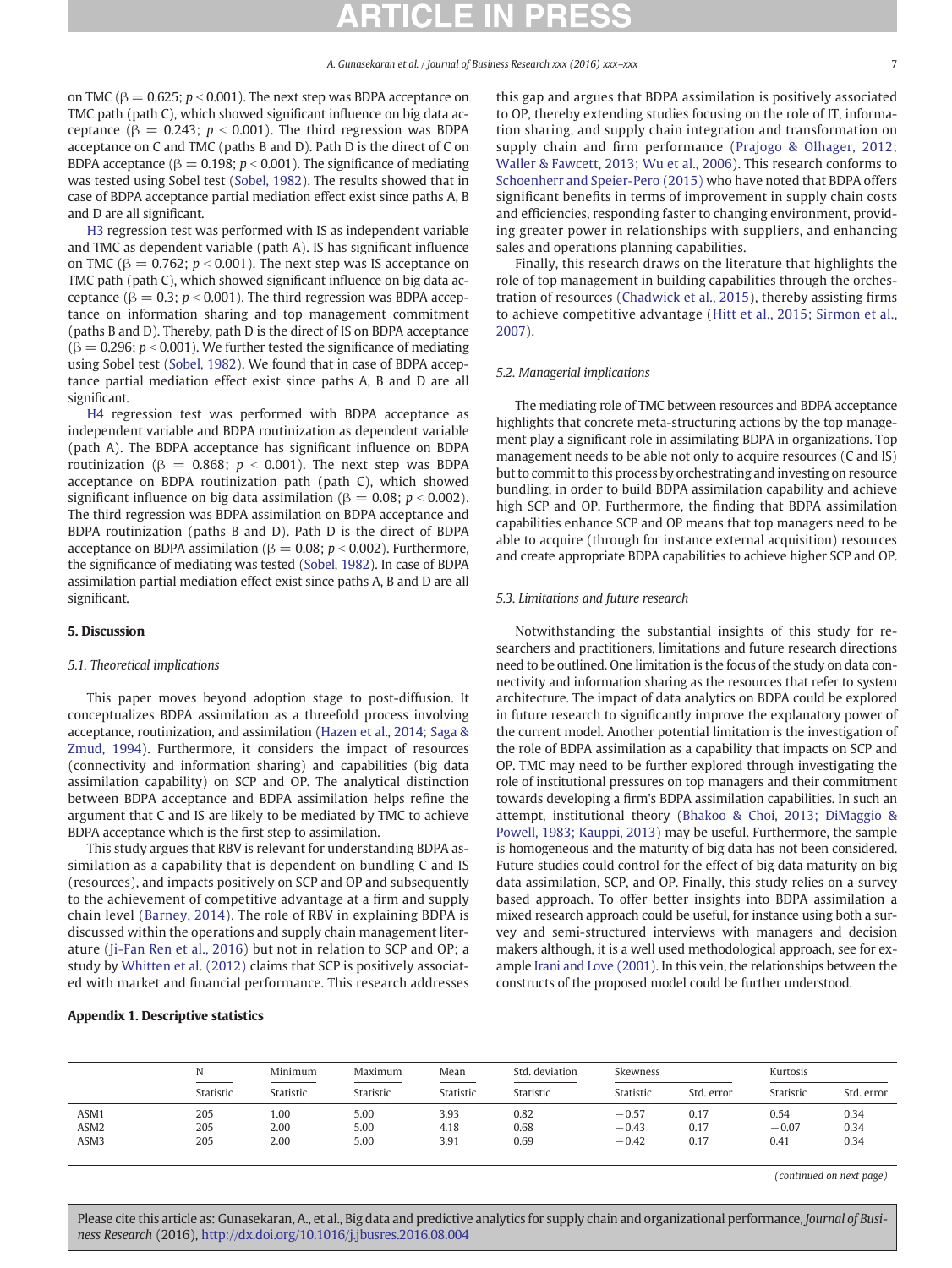### <span id="page-7-0"></span>A**ppendix 1** (continued)

|                    | N         | Minimum   | Maximum   | Mean      | Std. deviation | Skewness  |            | Kurtosis  |            |
|--------------------|-----------|-----------|-----------|-----------|----------------|-----------|------------|-----------|------------|
|                    | Statistic | Statistic | Statistic | Statistic | Statistic      | Statistic | Std. error | Statistic | Std. error |
| ACP1               | 205       | 3.00      | 5.00      | 4.66      | 0.58           | $-1.49$   | 0.17       | 1.23      | 0.34       |
| ACP <sub>2</sub>   | 205       | 2.00      | 5.00      | 3.79      | 0.53           | $-0.54$   | 0.17       | 0.79      | 0.34       |
| ACP3               | 205       | 2.00      | 5.00      | 3.80      | 0.50           | $-0.81$   | 0.17       | 1.23      | 0.34       |
| RO <sub>1</sub>    | 205       | 3.00      | 5.00      | 3.80      | 0.51           | $-0.27$   | 0.17       | 0.06      | 0.34       |
| RO <sub>2</sub>    | 205       | 2.00      | 5.00      | 3.79      | 0.49           | $-0.64$   | 0.17       | 0.68      | 0.34       |
| RO <sub>3</sub>    | 205       | 2.00      | 5.00      | 3.81      | 0.55           | $-0.27$   | 0.17       | 0.39      | 0.34       |
| RO4                | 205       | 2.00      | 5.00      | 3.91      | 0.59           | $-0.41$   | 0.17       | 1.05      | 0.34       |
| RO <sub>5</sub>    | 205       | 2.00      | 5.00      | 3.91      | 0.57           | $-0.17$   | 0.17       | 0.51      | 0.34       |
| RO <sub>6</sub>    | 205       | 2.00      | 5.00      | 3.93      | 0.61           | $-0.09$   | 0.17       | 0.07      | 0.34       |
| RO7                | 205       | 2.00      | 5.00      | 3.93      | 0.62           | $-0.08$   | 0.17       | $-0.06$   | 0.34       |
| TMC1               | 205       | 2.00      | 5.00      | 4.52      | 0.65           | $-1.13$   | 0.17       | 0.63      | 0.34       |
| TMC <sub>2</sub>   | 205       | 3.00      | 5.00      | 4.52      | 0.61           | $-0.86$   | 0.17       | $-0.24$   | 0.34       |
| TMC3               | 205       | 2.00      | 5.00      | 4.49      | 0.65           | $-1.02$   | 0.17       | 0.43      | 0.34       |
| TMC4               | 205       | 3.00      | 5.00      | 4.52      | 0.63           | $-0.95$   | 0.17       | $-0.15$   | 0.34       |
| TMC5               | 205       | 3.00      | 5.00      | 4.50      | 0.60           | $-0.75$   | 0.17       | $-0.40$   | 0.34       |
| IS1                | 205       | 3.00      | 5.00      | 4.28      | 0.64           | $-0.32$   | 0.17       | $-0.68$   | 0.34       |
| IS <sub>2</sub>    | 205       | 3.00      | 5.00      | 4.27      | 0.64           | $-0.33$   | 0.17       | $-0.70$   | 0.34       |
| IS3                | 205       | 2.00      | 5.00      | 4.04      | 0.68           | $-0.43$   | 0.17       | 0.40      | 0.34       |
| IS4                | 205       | 2.00      | 5.00      | 4.06      | 0.70           | $-0.34$   | 0.17       | $-0.07$   | 0.34       |
| IS <sub>5</sub>    | 205       | 2.00      | 5.00      | 4.05      | 0.65           | $-0.27$   | 0.17       | 0.13      | 0.34       |
| C1                 | 205       | 3.00      | 5.00      | 4.23      | 0.61           | $-0.16$   | 0.17       | $-0.51$   | 0.34       |
| C <sub>2</sub>     | 205       | 2.00      | 5.00      | 4.22      | 0.62           | $-0.32$   | 0.17       | $-0.01$   | 0.34       |
| C <sub>3</sub>     | 205       | 3.00      | 5.00      | 4.24      | 0.63           | $-0.25$   | 0.17       | $-0.64$   | 0.34       |
| SCP1               | 205       | 3.00      | 5.00      | 4.50      | 0.61           | $-0.80$   | 0.17       | $-0.33$   | 0.34       |
| SCP <sub>2</sub>   | 205       | 2.00      | 5.00      | 3.62      | 0.55           | $-0.22$   | 0.17       | $-0.55$   | 0.34       |
| SCP3               | 205       | 2.00      | 5.00      | 3.62      | 0.54           | $-0.12$   | 0.17       | $-0.77$   | 0.34       |
| SCP4               | 205       | 2.00      | 5.00      | 3.63      | 0.56           | $-0.36$   | 0.17       | $-0.32$   | 0.34       |
| SCP5               | 205       | 2.00      | 5.00      | 3.64      | 0.55           | $-0.30$   | 0.17       | $-0.46$   | 0.34       |
| SCP <sub>6</sub>   | 205       | 2.00      | 5.00      | 3.61      | 0.55           | $-0.26$   | 0.17       | $-0.65$   | 0.34       |
| SCP7               | 205       | 2.00      | 5.00      | 3.63      | 0.55           | $-0.28$   | 0.17       | $-0.49$   | 0.34       |
| SCP8               | 205       | 3.00      | 5.00      | 4.66      | 0.58           | $-1.52$   | 0.17       | 1.31      | 0.34       |
| SCP9               | 205       | 3.00      | 5.00      | 4.67      | 0.57           | $-1.51$   | 0.17       | 1.31      | 0.34       |
| SCP10              | 205       | 3.00      | 5.00      | 4.67      | 0.56           | $-1.54$   | 0.17       | 1.40      | 0.34       |
| SCP11              | 205       | 2.00      | 5.00      | 4.65      | 0.60           | $-1.67$   | 0.17       | 2.37      | 0.34       |
| OP1                | 205       | 3.00      | 5.00      | 4.66      | 0.58           | $-1.49$   | 0.17       | 1.23      | 0.34       |
| OP <sub>2</sub>    | 205       | 2.00      | 5.00      | 3.79      | 0.53           | $-0.54$   | 0.17       | 0.79      | 0.34       |
| OP3                | 205       | 3.00      | 5.00      | 4.44      | 0.52           | 0.03      | 0.17       | $-1.50$   | 0.34       |
| OP4                | 205       | 3.00      | 5.00      | 4.53      | 0.57           | $-0.76$   | 0.17       | $-0.42$   | 0.34       |
| OP <sub>5</sub>    | 205       | 2.00      | 5.00      | 4.56      | 0.54           | $-0.80$   | 0.17       | 0.71      | 0.34       |
| OP <sub>6</sub>    | 205       | 3.00      | 5.00      | 4.66      | 0.51           | $-1.02$   | 0.17       | $-0.21$   | 0.34       |
| Valid N (listwise) | 205       |           |           |           |                |           |            |           |            |

### Appendix 2. Loadings and cross loadings

|                  | <b>RO</b> | <b>TMC</b> | IS       | <b>ACP</b> | C        | <b>ASM</b> | SCP      | <b>OP</b> |
|------------------|-----------|------------|----------|------------|----------|------------|----------|-----------|
| ASM1             | $-0.026$  | $-0.131$   | 0.069    | 0.242      | $-0.145$ | 0.708      | $-0.062$ | $-0.225$  |
| ASM <sub>2</sub> | 0.023     | $-0.006$   | $-0.027$ | $-0.172$   | 0.083    | 0.659      | $-0.162$ | 0.653     |
| ASM3             | 0.032     | $-0.051$   | 0.009    | 0.141      | $-0.085$ | 0.832      | 0.135    | 0.193     |
| ACP1             | $-0.011$  | 0.032      | 0.005    | 0.976      | 0.009    | $-0.003$   | $-0.003$ | $-0.015$  |
| ACP <sub>2</sub> | $-0.032$  | 0.074      | 0.004    | 0.930      | 0.043    | 0.100      | 0.046    | $-0.086$  |
| ACP3             | $-0.132$  | 0.047      | $-0.021$ | 0.850      | 0.179    | 0.089      | 0.089    | $-0.040$  |
| RO <sub>1</sub>  | 0.870     | 0.070      | 0.016    | $-0.006$   | 0.068    | 0.060      | $-0.024$ | $-0.008$  |
| RO <sub>2</sub>  | 0.797     | 0.019      | $-0.007$ | $-0.027$   | 0.127    | 0.039      | $-0.002$ | $-0.012$  |
| RO <sub>3</sub>  | 0.805     | 0.081      | 0.181    | $-0.006$   | $-0.039$ | $-0.012$   | $-0.034$ | $-0.033$  |
| RO4              | 0.798     | $-0.168$   | 0.042    | 0.331      | $-0.083$ | $-0.090$   | $-0.021$ | 0.184     |
| RO <sub>5</sub>  | 0.767     | $-0.120$   | 0.005    | 0.358      | $-0.072$ | $-0.098$   | $-0.056$ | 0.185     |
| RO <sub>6</sub>  | 0.843     | $-0.104$   | 0.012    | 0.294      | $-0.098$ | $-0.073$   | $-0.037$ | 0.138     |
| RO7              | 0.853     | $-0.102$   | 0.029    | 0.242      | $-0.055$ | $-0.096$   | $-0.051$ | 0.120     |
| TMC1             | 0.028     | 0.955      | 0.037    | 0.074      | $-0.085$ | $-0.057$   | $-0.011$ | 0.047     |
| TMC <sub>2</sub> | $-0.011$  | 0.951      | 0.006    | 0.085      | 0.000    | $-0.050$   | $-0.025$ | $-0.002$  |
| TMC3             | $-0.017$  | 0.978      | $-0.005$ | 0.042      | $-0.026$ | $-0.036$   | $-0.042$ | 0.135     |
| TMC4             | 0.027     | 0.945      | $-0.006$ | 0.049      | $-0.063$ | $-0.091$   | $-0.037$ | 0.026     |
| TMC5             | $-0.012$  | 0.925      | 0.000    | 0.095      | $-0.027$ | 0.034      | $-0.021$ | 0.015     |
| IS <sub>1</sub>  | 0.016     | 0.284      | 0.722    | $-0.128$   | 0.063    | 0.084      | 0.033    | $-0.070$  |
| IS <sub>2</sub>  | 0.012     | 0.284      | 0.717    | $-0.111$   | 0.056    | 0.081      | 0.045    | $-0.081$  |
| IS <sub>3</sub>  | $-0.045$  | $-0.078$   | 0.870    | 0.065      | $-0.012$ | $-0.056$   | 0.015    | $-0.154$  |
| IS4              | 0.030     | 0.127      | 0.653    | 0.004      | 0.074    | 0.118      | 0.022    | $-0.172$  |
| IS <sub>5</sub>  | $-0.048$  | 0.076      | 0.824    | 0.029      | $-0.049$ | $-0.102$   | $-0.060$ | $-0.099$  |
| C1               | 0.085     | 0.138      | $-0.005$ | $-0.217$   | 0.840    | 0.101      | 0.054    | $-0.085$  |
| C <sub>2</sub>   | 0.091     | 0.091      | $-0.039$ | $-0.206$   | 0.845    | 0.112      | 0.066    | $-0.120$  |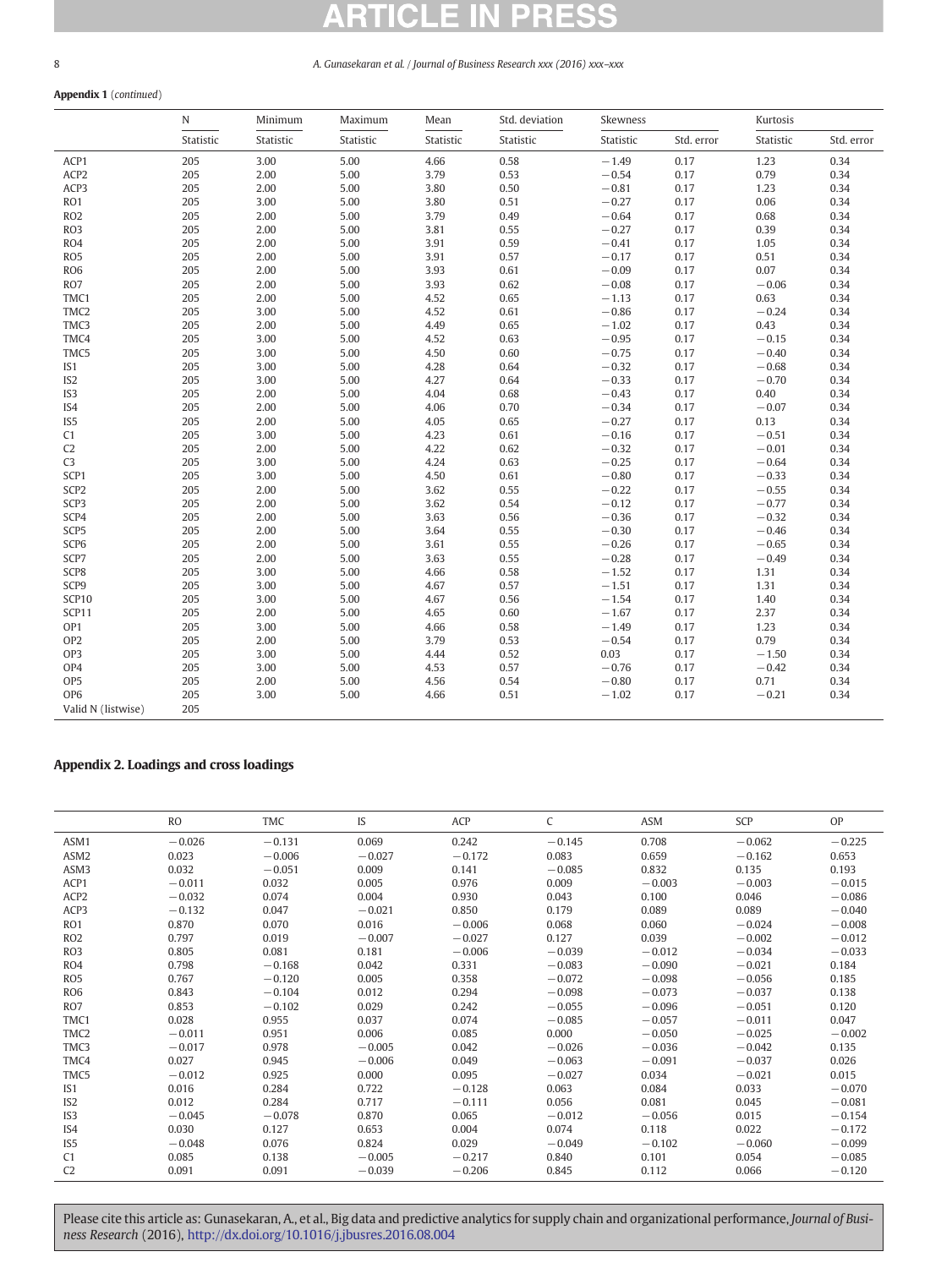#### <span id="page-8-0"></span>**Appendix 2** (continued)

|                   | <b>RO</b> | <b>TMC</b> | IS       | ACP      | C        | <b>ASM</b> | SCP      | <b>OP</b> |
|-------------------|-----------|------------|----------|----------|----------|------------|----------|-----------|
| C <sub>3</sub>    | 0.074     | 0.213      | 0.007    | $-0.163$ | 0.793    | 0.103      | 0.060    | $-0.058$  |
| SCP <sub>1</sub>  | 0.093     | 0.018      | $-0.004$ | 0.013    | 0.019    | $-0.031$   | 0.890    | 0.035     |
| SCP <sub>2</sub>  | 0.011     | $-0.047$   | 0.005    | 0.010    | 0.018    | $-0.015$   | 0.944    | 0.006     |
| SCP <sub>3</sub>  | 0.002     | $-0.072$   | 0.034    | 0.078    | $-0.010$ | $-0.063$   | 0.896    | $-0.027$  |
| SCP4              | 0.046     | $-0.060$   | $-0.035$ | 0.020    | $-0.035$ | 0.018      | 0.921    | $-0.008$  |
| SCP <sub>5</sub>  | 0.037     | $-0.006$   | 0.011    | 0.076    | $-0.018$ | $-0.028$   | 0.874    | 0.045     |
| SCP <sub>6</sub>  | $-0.059$  | $-0.026$   | 0.043    | 0.059    | $-0.044$ | $-0.136$   | 0.885    | 0.018     |
| SCP7              | 0.032     | 0.060      | $-0.025$ | 0.145    | 0.067    | $-0.002$   | 0.775    | 0.061     |
| SCP8              | $-0.023$  | 0.009      | $-0.006$ | $-0.003$ | $-0.033$ | 0.006      | 0.991    | 0.016     |
| SCP <sub>9</sub>  | 0.032     | $-0.035$   | 0.021    | $-0.013$ | $-0.020$ | 0.006      | 0.995    | 0.008     |
| SCP10             | $-0.016$  | 0.004      | 0.006    | $-0.023$ | 0.011    | 0.010      | 0.987    | 0.010     |
| SCP <sub>11</sub> | $-0.001$  | $-0.010$   | $-0.007$ | $-0.011$ | 0.014    | 0.051      | 0.973    | 0.022     |
| OP <sub>1</sub>   | $-0.011$  | 0.032      | $-0.015$ | 0.005    | 0.009    | $-0.003$   | $-0.003$ | 0.976     |
| OP <sub>2</sub>   | $-0.032$  | 0.074      | 0.004    | $-0.086$ | 0.043    | 0.100      | 0.046    | 0.930     |
| OP3               | 0.040     | $-0.130$   | 0.099    | 0.060    | $-0.067$ | 0.000      | $-0.110$ | 0.699     |
| OP4               | 0.047     | 0.024      | 0.012    | $-0.087$ | 0.028    | $-0.197$   | 0.277    | 0.726     |
| OP <sub>5</sub>   | $-0.022$  | $-0.004$   | $-0.113$ | 0.136    | $-0.015$ | 0.210      | 0.053    | 0.721     |
| OP <sub>6</sub>   | $-0.179$  | 0.140      | 0.026    | $-0.070$ | 0.021    | $-0.010$   | 0.117    | 0.845     |
| Eigen value       | 4.807563  | 4.94709    | 2.970644 | 3.285001 | 2.209916 | 1.89481    | 9.569568 | 4.823872  |
| % Variance        | 11.18038  | 11.50486   | 6.908473 | 7.639537 | 5.13934  | 4.406534   | 22.25481 | 11.21831  |

#### **References**

- Amit, R., & Schoemaker, P. J. (1993). [Strategic assets and organizational rent.](http://refhub.elsevier.com/S0148-2963(16)30491-X/rf0005) Strategic [Management Journal](http://refhub.elsevier.com/S0148-2963(16)30491-X/rf0005), 14, 33–46.
- Armstrong, J. S., & Overton, T. S. (1977). [Estimating nonresponse bias in mail surveys.](http://refhub.elsevier.com/S0148-2963(16)30491-X/rf0010) [Journal of Marketing Research](http://refhub.elsevier.com/S0148-2963(16)30491-X/rf0010), 14(3), 396–402.
- Augier, M., & Teece, D. J. (2009). [Dynamic capabilities and the role of managers in busi](http://refhub.elsevier.com/S0148-2963(16)30491-X/rf0015)[ness strategy and economic performance.](http://refhub.elsevier.com/S0148-2963(16)30491-X/rf0015) Organization Science, 20(2), 410–421.
- Barney, J. (1991). [Firm resources and sustained competitive advantage.](http://refhub.elsevier.com/S0148-2963(16)30491-X/rf0020) Journal of [Management](http://refhub.elsevier.com/S0148-2963(16)30491-X/rf0020), 17(1), 99–120.
- Barney, J. B. (2014). [How marketing scholars might help address issues in resource-based](http://refhub.elsevier.com/S0148-2963(16)30491-X/rf0025) theory. [Journal of the Academy of Marketing Science](http://refhub.elsevier.com/S0148-2963(16)30491-X/rf0025), 42, 24–26.
- Barney, J. B., & Clark, D. N. (2007). [Resource-based theory: Creating and sustaining compet](http://refhub.elsevier.com/S0148-2963(16)30491-X/rf0030)itive advantage. [Oxford University Press Oxford.](http://refhub.elsevier.com/S0148-2963(16)30491-X/rf0030)
- Barney, J., Wright, M., & Ketchen, D. J. (2001). [The resource-based view of the](http://refhub.elsevier.com/S0148-2963(16)30491-X/rf0035) firm: Ten years after 1991. [Journal of Management](http://refhub.elsevier.com/S0148-2963(16)30491-X/rf0035), 27, 625–641.
- Baron, R. M., & Kenny, D. A. (1986). The moderator–[mediator variable distinction in social](http://refhub.elsevier.com/S0148-2963(16)30491-X/rf0040) [psychological research: Conceptual, strategic, and statistical considerations.](http://refhub.elsevier.com/S0148-2963(16)30491-X/rf0040) Journal of [Personality and Social Psychology](http://refhub.elsevier.com/S0148-2963(16)30491-X/rf0040), 51(6), 1173.
- Barratt, M., & Oke, A. (2007). [Antecedents of supply chain visibility in retail supply chains:](http://refhub.elsevier.com/S0148-2963(16)30491-X/rf0045) [A resource-based theory perspective.](http://refhub.elsevier.com/S0148-2963(16)30491-X/rf0045) Journal of Operations Management, 25(6), 1217–[1233.](http://refhub.elsevier.com/S0148-2963(16)30491-X/rf0045)
- Baruch, Y., & Holtom, B. C. (2008). [Survey response rate levels and trends in organization](http://refhub.elsevier.com/S0148-2963(16)30491-X/rf0050)[al research.](http://refhub.elsevier.com/S0148-2963(16)30491-X/rf0050) Hum. Relat., 61(8), 1139–1160.
- Bentler, P. M. (1990). Comparative fi[t indexes in structural models.](http://refhub.elsevier.com/S0148-2963(16)30491-X/rf0055) Psychological Bulletin, 107[\(2\), 238](http://refhub.elsevier.com/S0148-2963(16)30491-X/rf0055)–246.
- Bentler, P. M., & Bonett, D. G. (1980). Signifi[cance tests and goodness of](http://refhub.elsevier.com/S0148-2963(16)30491-X/rf0060) fit in the analysis [of covariance structures.](http://refhub.elsevier.com/S0148-2963(16)30491-X/rf0060) Psychological Bulletin, 88(3), 588–606.
- Bhakoo, V., & Choi, T. (2013). [The iron cage exposed: Institutional pressures and hetero](http://refhub.elsevier.com/S0148-2963(16)30491-X/rf0065)[geneity across the healthcare supply chain.](http://refhub.elsevier.com/S0148-2963(16)30491-X/rf0065) Journal of Operations Management, 31(6), 432–[449.](http://refhub.elsevier.com/S0148-2963(16)30491-X/rf0065)
- Brandon-Jones, E., Squire, B., Autry, C. W., & Petersen, K. J. (2014). [A contingent resource](http://refhub.elsevier.com/S0148-2963(16)30491-X/rf0070)[based perspective of supply chain resilience and robustness.](http://refhub.elsevier.com/S0148-2963(16)30491-X/rf0070) Journal of Supply Chain [Management](http://refhub.elsevier.com/S0148-2963(16)30491-X/rf0070), 50(3), 55–73.
- Cao, M., & Zhang, Q. (2011). [Supply chain collaboration: Impact on collaborative advan](http://refhub.elsevier.com/S0148-2963(16)30491-X/rf0075)tage and firm performance. [Journal of Operations Management](http://refhub.elsevier.com/S0148-2963(16)30491-X/rf0075), 29(3), 163–180.
- Chadwick, C., Super, J. F., & Kwon, K. (2015). [Resource orchestration in practice: CEO em](http://refhub.elsevier.com/S0148-2963(16)30491-X/rf0080)[phasis on SHRM, commitment-based HR systems, and](http://refhub.elsevier.com/S0148-2963(16)30491-X/rf0080) firm performance. Strategic [Management Journal](http://refhub.elsevier.com/S0148-2963(16)30491-X/rf0080), 36(3), 360–376.
- Chae, B. K. (2015). [Insights from hashtag #supplychain and Twitter analytics: Considering](http://refhub.elsevier.com/S0148-2963(16)30491-X/rf0085) [Twitter and Twitter data for supply chain practice and research.](http://refhub.elsevier.com/S0148-2963(16)30491-X/rf0085) International Journal [of Production Economics](http://refhub.elsevier.com/S0148-2963(16)30491-X/rf0085), 165, 247–259.
- Chatterjee, D., Grewal, R., & Sambamurthy, V. (2002). [Shaping up for e-commerce: Insti](http://refhub.elsevier.com/S0148-2963(16)30491-X/rf0090)[tutional enablers of the organizational assimilation of web technologies.](http://refhub.elsevier.com/S0148-2963(16)30491-X/rf0090) MIS [Quarterly](http://refhub.elsevier.com/S0148-2963(16)30491-X/rf0090), 26(2), 65–89.
- Chen, I. J., & Paulraj, A. (2004). [Towards a theory of supply chain management: The con](http://refhub.elsevier.com/S0148-2963(16)30491-X/rf0095)structs and measurements. [Journal of Operations Management](http://refhub.elsevier.com/S0148-2963(16)30491-X/rf0095), 22(2), 119–150.
- Chen, H., Chiang, R. H., & Storey, V. C. (2012). [Business intelligence and analytics: From big](http://refhub.elsevier.com/S0148-2963(16)30491-X/rf0100) [data to big impact.](http://refhub.elsevier.com/S0148-2963(16)30491-X/rf0100) MIS Quarterly, 36(4), 1165–1188.
- Choudhury, A. K., Tiwari, M. K., & Mukhopadhyay, S. K. (2004). [Application of an analytical](http://refhub.elsevier.com/S0148-2963(16)30491-X/rf0105) [network process to strategic planning problems of a supply chain cell: Case study of a](http://refhub.elsevier.com/S0148-2963(16)30491-X/rf0105) pharmaceutical firm. [Production Planning and Control](http://refhub.elsevier.com/S0148-2963(16)30491-X/rf0105), 15(1), 13–26.
- Curran, P. J., West, S. G., & Finch, J. F. (1996). [The robustness of test statistics to](http://refhub.elsevier.com/S0148-2963(16)30491-X/rf0110) [nonnormality and speci](http://refhub.elsevier.com/S0148-2963(16)30491-X/rf0110)fication error in confirmatory factor analysis. Psychological [Methods](http://refhub.elsevier.com/S0148-2963(16)30491-X/rf0110), 1(1), 16–29.
- Davis, F. D. (1989). [Perceived usefulness, perceived ease of use, and user acceptance of in](http://refhub.elsevier.com/S0148-2963(16)30491-X/rf0115)[formation technology.](http://refhub.elsevier.com/S0148-2963(16)30491-X/rf0115) MIS Quarterly, 13(3), 319–340.
- DeVellis, R. F. (2012). [Scale development: Theory and applications.](http://refhub.elsevier.com/S0148-2963(16)30491-X/rf0120) Newbury Park, CA: Sage [publications.](http://refhub.elsevier.com/S0148-2963(16)30491-X/rf0120)
- Dickerson, M. D., & Gentry, J. W. (1983). [Characteristics of adopters and non-adopters of](http://refhub.elsevier.com/S0148-2963(16)30491-X/rf0125) home computers. [Journal of Consumer Research](http://refhub.elsevier.com/S0148-2963(16)30491-X/rf0125), 10(2), 225–235.
- Dillman, D. A. (1978). [Mail and telephone surveys: The total design method.](http://refhub.elsevier.com/S0148-2963(16)30491-X/rf0130) Wiley [Interscience.](http://refhub.elsevier.com/S0148-2963(16)30491-X/rf0130)
- Dillman, D. A. (2011). [Mail and Internet surveys: The tailored design method](http://refhub.elsevier.com/S0148-2963(16)30491-X/rf0135)–2007 update [with new Internet, visual, and mixed-mode guide.](http://refhub.elsevier.com/S0148-2963(16)30491-X/rf0135) John Wiley & Sons.
- DiMaggio, P. J., & Powell, W. W. (1983). [The iron cage revisited: Institutional isomorphism](http://refhub.elsevier.com/S0148-2963(16)30491-X/rf0140) [and collective rationality in organizational](http://refhub.elsevier.com/S0148-2963(16)30491-X/rf0140) fields. American Sociological Review, 48(2), 147–[160.](http://refhub.elsevier.com/S0148-2963(16)30491-X/rf0140)
- Duan, L., & Xiong, Y. (2015). [Big data analytics and business analytics.](http://refhub.elsevier.com/S0148-2963(16)30491-X/rf0145) J. Manag. Anal., 2(1), 1–[21.](http://refhub.elsevier.com/S0148-2963(16)30491-X/rf0145)
- Eckstein, D., Goellner, M., Blome, C., & Henke, M. (2015). [The performance impact of](http://refhub.elsevier.com/S0148-2963(16)30491-X/rf0150) [supply chain agility and supply chain adaptability: The moderating effect of](http://refhub.elsevier.com/S0148-2963(16)30491-X/rf0150) product complexity. [International Journal of Production Research](http://refhub.elsevier.com/S0148-2963(16)30491-X/rf0150), 53(10), 3028–[3046.](http://refhub.elsevier.com/S0148-2963(16)30491-X/rf0150)
- Erevelles, S., Fukawa, N., & Swayne, L. (2016). [Big data consumer analytics and the trans](http://refhub.elsevier.com/S0148-2963(16)30491-X/rf0155)formation of marketing. [Journal of Business Research](http://refhub.elsevier.com/S0148-2963(16)30491-X/rf0155), 69(2), 897–904.
- Fawcett, S. E., Waller, M. A., Miller, J. W., Schwieterman, M. A., Hazen, B. T., & Overstreet, R. E. (2014). [A trail guide to publishing success: Tips on writing in](http://refhub.elsevier.com/S0148-2963(16)30491-X/rf0160)fluential conceptual, [qualitative, and survey research.](http://refhub.elsevier.com/S0148-2963(16)30491-X/rf0160) Journal of Business Logistics, 35(1), 1–16.
- Fawcett, S. E., Wallin, C., Allred, C., & Magnan, G. (2009). [Supply chain information](http://refhub.elsevier.com/S0148-2963(16)30491-X/rf0165)[sharing: Benchmarking a proven path.](http://refhub.elsevier.com/S0148-2963(16)30491-X/rf0165) Benchmarking: An International Journal, 16[\(2\), 222](http://refhub.elsevier.com/S0148-2963(16)30491-X/rf0165)–246.
- Fornell, C., & Larcker, D. F. (1981). [Structural equation models with unobservable vari](http://refhub.elsevier.com/S0148-2963(16)30491-X/rf0170)[ables and measurement error: Algebra and statistics.](http://refhub.elsevier.com/S0148-2963(16)30491-X/rf0170) Journal of Marketing Research, 18[\(3\), 382](http://refhub.elsevier.com/S0148-2963(16)30491-X/rf0170)–388.
- Fuller, C. M., Simmering, M. J., Atinc, G., Atinc, Y., & Babin, B. J. (2015). Common methods variance detection in business research. Journal of Business Research. http://dx.doi. org[/10.1016/j.jbusres.2015.12.008](http://dx.doi.org/10.1016/j.jbusres.2015.12.008).
- Grant, R. M. (1991). [The resource-based theory of competitive advantage: Implications](http://refhub.elsevier.com/S0148-2963(16)30491-X/rf0180) for strategy formulation. [California Management Review](http://refhub.elsevier.com/S0148-2963(16)30491-X/rf0180), 33(3), 114–135.
- Green, K. W., Jr., Whitten, D., & Inman, R. A. (2008). [The impact of logistics performance](http://refhub.elsevier.com/S0148-2963(16)30491-X/rf0185) [on organizational performance in a supply chain context.](http://refhub.elsevier.com/S0148-2963(16)30491-X/rf0185) Supply Chain [Management: An International Journal](http://refhub.elsevier.com/S0148-2963(16)30491-X/rf0185), 13(4), 317–327.
- Grewal, R., & Slotegraaf, R. J. (2007). [Embeddedness of organizational capabilities.](http://refhub.elsevier.com/S0148-2963(16)30491-X/rf0190) [Decision Sciences](http://refhub.elsevier.com/S0148-2963(16)30491-X/rf0190), 38(3), 451–488.
- Größler, A., & Grübner, A. (2006). [An empirical model of the relationships between](http://refhub.elsevier.com/S0148-2963(16)30491-X/rf0195) manufacturing capabilities. [International Journal of Operations & Production](http://refhub.elsevier.com/S0148-2963(16)30491-X/rf0195) [Management](http://refhub.elsevier.com/S0148-2963(16)30491-X/rf0195), 26(5), 458–485.
- Hair, J. F., Black, W. C., Babin, B. J., Anderson, R. E., & Tatham, R. L. (2006). [Multivariate data](http://refhub.elsevier.com/S0148-2963(16)30491-X/rf0200) analysis. Vol. 6[, Upper Saddle River, NJ: Pearson Prentice Hall.](http://refhub.elsevier.com/S0148-2963(16)30491-X/rf0200)
- Hazen, B. T., Boone, C. A., Ezell, J. D., & Jones-Farmer, L. A. (2014). [Data quality for data sci](http://refhub.elsevier.com/S0148-2963(16)30491-X/rf0205)[ence, predictive analytics, and big data in supply chain management: An introduction](http://refhub.elsevier.com/S0148-2963(16)30491-X/rf0205) [to the problem and suggestions for research and applications.](http://refhub.elsevier.com/S0148-2963(16)30491-X/rf0205) International Journal of [Production Economics](http://refhub.elsevier.com/S0148-2963(16)30491-X/rf0205), 154, 72–80.
- Hazen, B. T., Overstreet, R. E., & Cegielski, C. G. (2012). [Supply chain innovation diffusion:](http://refhub.elsevier.com/S0148-2963(16)30491-X/rf0210) Going beyond adoption. [The International Journal of Logistics Management](http://refhub.elsevier.com/S0148-2963(16)30491-X/rf0210), 23(1), 119–[134.](http://refhub.elsevier.com/S0148-2963(16)30491-X/rf0210)
- Henseler, J., Ringle, C. M., & Sinkovics, R. R. (2009). [The use of partial least squares path](http://refhub.elsevier.com/S0148-2963(16)30491-X/rf0215) [modeling in international marketing.](http://refhub.elsevier.com/S0148-2963(16)30491-X/rf0215) Advances in International Marketing, 20(1), 277–[319.](http://refhub.elsevier.com/S0148-2963(16)30491-X/rf0215)
- Hitt, M. A., Ireland, R. D., Sirmon, D. G., & Trahms, C. A. (2011). [Strategic entrepreneurship:](http://refhub.elsevier.com/S0148-2963(16)30491-X/rf0220) [Creating value for individuals, organizations, and society.](http://refhub.elsevier.com/S0148-2963(16)30491-X/rf0220) The Academy of [Management Perspectives](http://refhub.elsevier.com/S0148-2963(16)30491-X/rf0220), 25(2), 57–75.
- Hitt, M. A., Xu, K., & Carnes, C. M. (2015). [Resource based theory in operations manage](http://refhub.elsevier.com/S0148-2963(16)30491-X/rf0225)ment research. [Journal of Operations Management](http://refhub.elsevier.com/S0148-2963(16)30491-X/rf0225), 41, 77–94.